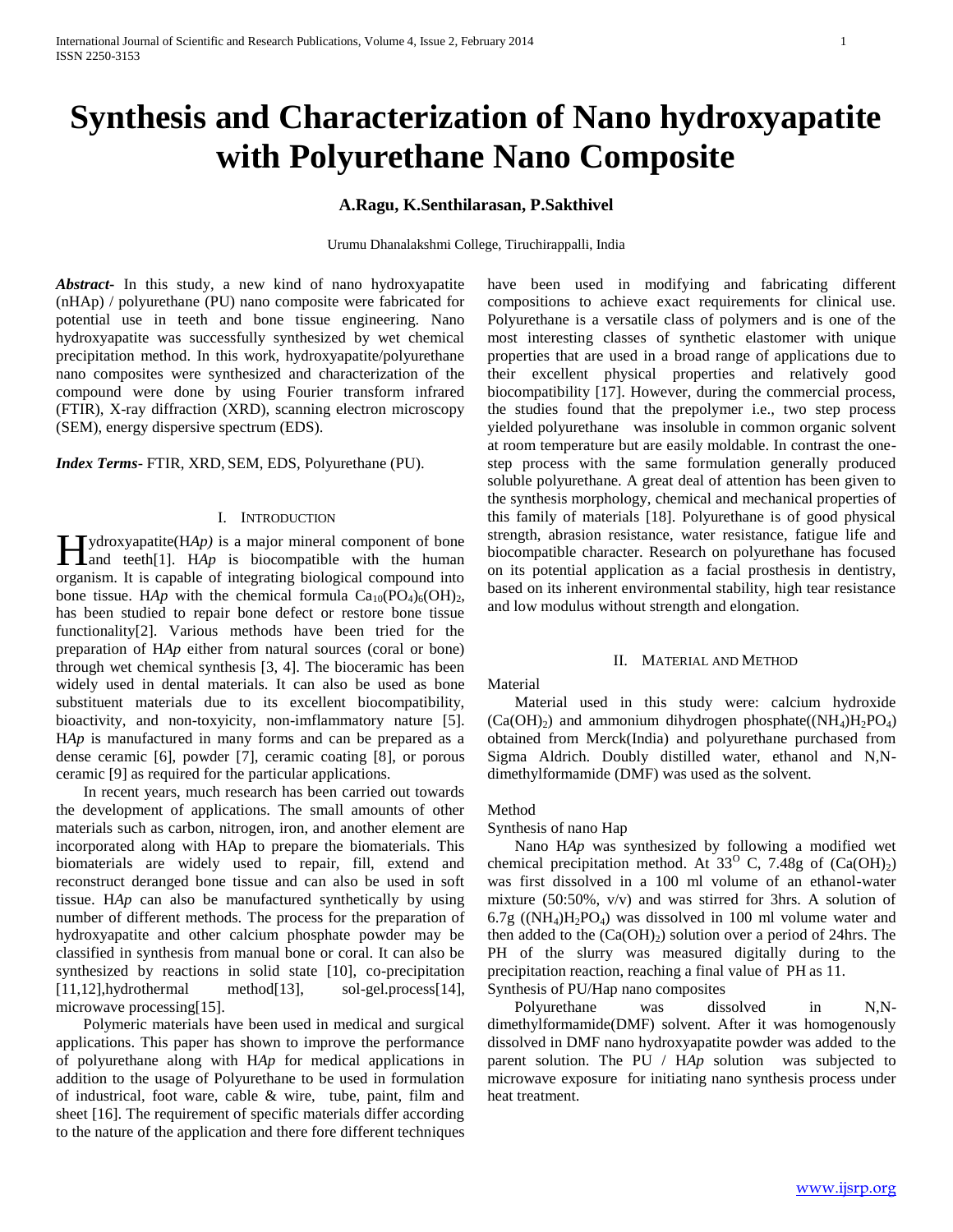# III. RESULTS AND DISCUSSSION

# FTIR

 The Fourier transform infrared(FTIR) investigations was carried out using PERKIN ELEMER spectrometer in the range of 400 cm<sup>-1</sup> to 4000 cm<sup>-1</sup>. The functional groups were identified using the peak assignments. A strong peak at  $3497.15$  cm<sup>-1</sup> was assigned to the O-H stretching in alcohol group. The strong band at 2931.87  $cm^{-1}$  was assigned to C-H stretching alkane group. The band –C≡C- which usually occured at 1998.99 cm<sup>-1.</sup> The strong peak at  $1657.63$  cm<sup>-1</sup> revealed the stretching vibration of C=O urea group. The strong peak at  $1542.51$  cm<sup>-1</sup> was attributed to the N-O stretching nitro group. The medium weak and multiple band appeared at  $1423.40 \text{ cm}^{-1}$  had shown alkal halide C-F and C-CL stretching respectively. The alkyl halide stretching at  $565.91 \text{cm}^{-1}$  was also observed



# **Figure 1: FTIR spectrum of n H***Ap* **/PU**

XRD

 The XRD patterns of nH*Ap* and PU nanocomposite were taken. The observed diffraction peaks were identified by standard JCPDS (file no. 09-0432) file and were assigned as crystalline HAp. Well defined Bragg peaks were obtained at specific 2 $\Theta$ angles indicating that nanoparticle was ordered. The diffraction peaks, particularly in the planes 201, 211, 300, 222, and 213 are high and narrow implying that the H*Ap* crystallnes well. The crystalline size of the pure Hap/ PU nano composite was calculated using scherrer's formula. The structure of the samples was analyzed by X-ray diffraction (XRD) using a RIGAKU Xray diffractometer. The C<sub>U</sub> Kα  $λ= 0.15418$  nm was used as a target material for X-ray source. The scherer formula is  $X_s$  = *K*λ/(β<sub>m</sub> cosθ)

Where  $X_s$  is the mean crystallite size in nm, K is the constanttaken for HAp as  $0.89\lambda$ ,  $\lambda$  is the X-ray wavelength $(0.154)$ nm),  $\Theta$  is the diffraction angle, and  $\beta_m$  is the full width at half maximum for the diffraction peak under consideration.



**Figure 2: XRD pattern of nHAp /PU**

SEM

 The microstructure of pure and nHAp/PU is shown in figure3. The presence of well-distributed macroporous through and microporous within the pore walls can be seen on the figure. The size, morphology, and interconnectivity of pores determine the ability of the nutrient diffusion, metabolic product delivery, cell attachment, tissue in growth and angiogenesis. With increase of mineral content, porosity and pore average size decreases, and well thickness increases slightly. It seems that the closed pores are formed in the samples containing higher nH*Ap* content. Moreover, the SEM images showed that nH*Ap* powder homogeneously dispersed in the pore wall as well in the pore surface. The porosity of pure n H*Ap* 50% and PU 50% samples were identified approximately. The pores are regular, uniformly distributed, and interconnected with average pore size ranging 5 µm to 10 µm which are suitable architecture for application in bone tissue engineering.

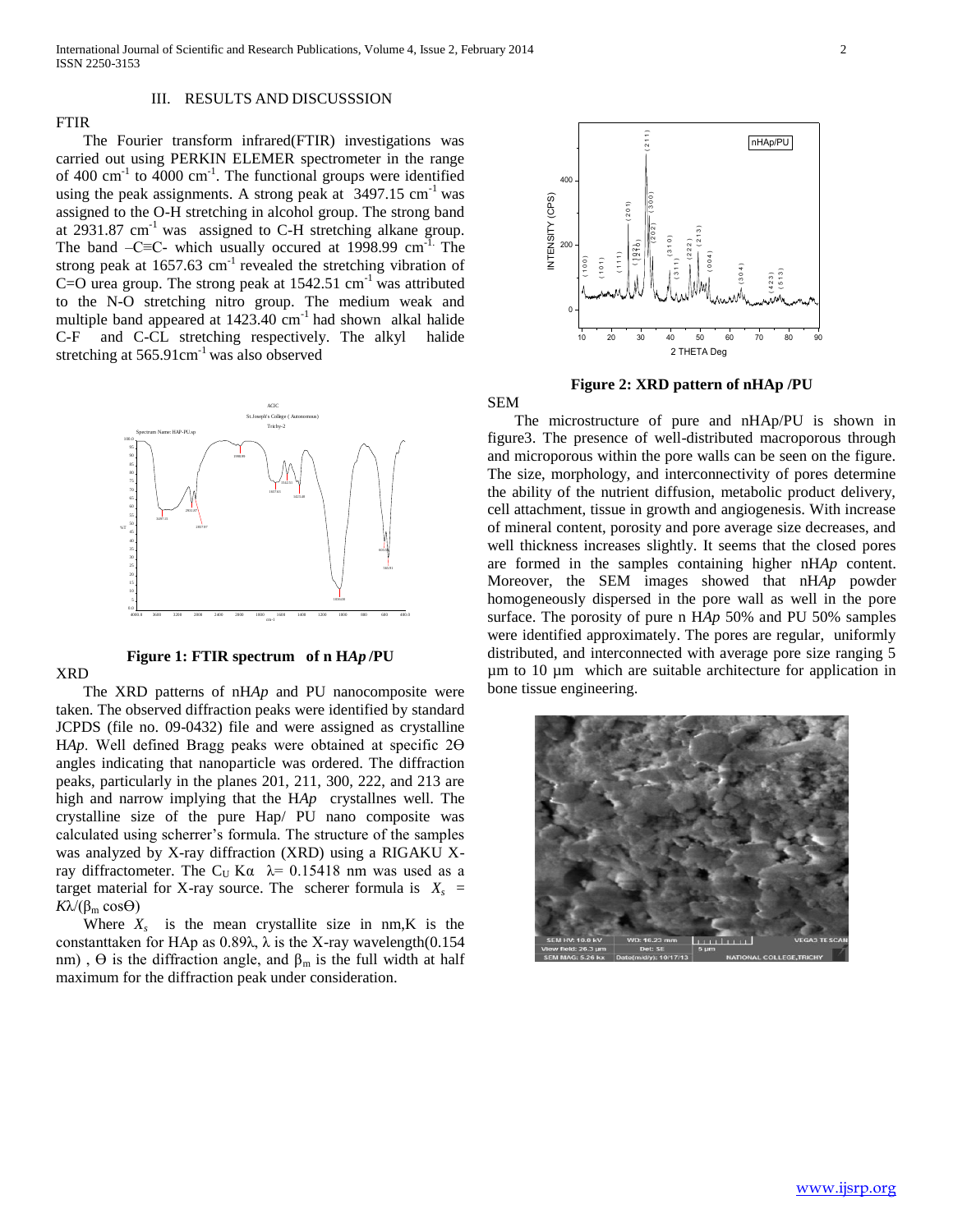

**Figure 3: SEM image of nHAp/PU microsphere particle at different magnifications.**

# EDS

 The energy dispersive spectrum(EDS) of nanoHAp/PU is given figure4. Energy peaks correspond to the various elements in the are also observed. The characteristic peaks for C, O,  $C_a$ and P were observed at 1.263 keV respectively. The atomic percentage of C, O,  $C_a$  and P are focused to be 15.54%, 59.25%, 10.47% and 14.75% respectively. So the EDS conform the presence of Ca/P nanoparticle.



### IV. CONCLUSION

 According to the results, nHAp/PU nanocomposites synthesis using a wet chemical precipitation method is feasible for synthesized nanocomposite with homogeneous composition. Composites showed satisfactory mechanical properties giving the possibility for using them as both structural substitute and regeneration element of bone in future application due to low biodegradability and acceptable elastic module. In addition, the results conformed as well as the composite with high nHAp/PU contents increase apatite formation growing. The data suggest that the method utilized in this work can be successfully synthesized by hydroxyapatite on polyurethane substrate.

#### ACKNOWLEDGMENT

 The management of Urumu Dhanalakshmi College, Tiruchirappalli for providing research facilities in the campus.

#### **REFERENCES**

- [1] R. Z .LeGeros,.(1979). Hydroxyapatite and related materials, ed. Brown, P. W. & Constonz, B, Boca Raton; CRC Press.
- [2] L. B. Kong, J. Ma, F. Boey, Nanosized hydroxyapatite powders derived from coprecipitation process, journal of Materials Science, Vol. 37, No. 6, 2002, pp. 1131-1134.
- [3] S Joscheck,., Nies, B., Krotzr. & A. Gopfrerich, (2000). Chemical and physicochemical characterization of porous hydroxyapatite ceramics made of natural bone. Biomaterials, 21, 1645.
- [4] D. Polchai,S Joschek, & Yoshimura, M. (2002), Low-temperature, hydrothermal transformation of aragonite to hydroxyapatite, Mater. Sci. Eng., C22, 35.
- [5] E.C.S Rigo,., A.O Boschi,., M Yoshimoto,. Jr., S, Allegrini., Jr., B. Konging & M. J. Corbani, (2004). Evalution in vitro and in vivo of biomimetric hydroxyapatite coated of titanium dental implants. Mater. Sci. Eng., C 24, 647.
- [6] L.B. Kong,., Ma, J. & Boey, F. (2002). Nanosized hydroxyapatite powders derived from coprecipitation process. J. Mater. Sci., 37, 1131.
- [7] S. W. K .Kweh., K. A. Khor, & P. Cheang, (1999). The effect of processing parameters on characteristics of plasma sprayed hydroxyapatite (HA) coating. J. Mater. Process. Technol., 89, 373.
- [8] B Ben-Nissan,., A. Milev, & R Vago,. (2004). Morphology of sol-gel derived nano-coated coralline hydroxyapatite. Biomaterials, 25, 4971.
- [9] N. E Ozgur,. & A Cuneyt Tas,. (1999). Manufature of Macroporous Calcium Hdroxyapatite and Tri-calcium phosphate Bioceeramics. J. Euro. Ceram. Soc., 19, 2569.
- [10] I. H. Arita, V. M. Castano., and D. S. Wilkinson, synthesis and processing of hydroxyapatite ceramic tapes with controlled porosity, Journal of Material Science: Material in Medicine, Vol.6, No. 1, 1995, pp.19-23.
- [11] M. Akao, H. Aoki, K. Kato, Mechanical properties of sintered hydroxyapatite for prothetic applications, Journal of Materials science, Vol.16,No. 3, 1981, pp.809-812.
- [12] L.B. Kong, J. Ma, F. Boey, Nanosized hydroxyapatite powders derived from coprecipition process, Journal of Materials Science, Vol. 37, No.6, 2002, pp. 1131-1134.
- [13] X. Zhang, And K.S. Vecchio, Hydrothermal synthesis of hydroxyapatite rods, J. cryst. Growth.,Vol. 308, No.1, 2007, pp. 133-140.
- [14] J. Wang and L. L. Shaw, Synthesis of high purity hydroxyapatite nanopowder via sol-gel combustion process, Journal of Medicine, vol. 20, 6, pp.1223-1227.
- [15] Y. Yang, J.L. Ong, J. Tian, Rapid sintering of hydroxyapatite by microvave processing, Journal of Materials Science Letters, Vo. 21, 2002, pp.67-69.
- [16] D.F. Williams. Biodegradation of surgical polymers J. mater sci 1982; 17: 1233-46.
- [17] A Polyurethane: class of modern versatile materials Raymond B. Seymour George B. Kauffman J. Chem. Ed.69, 909 1992.
- [18] M Wang, W Bonfield. Chemically coupled hydroxyapatite-polyurethanecomposite structure and properties Biomaterials 2001;22:1311-20.

#### AUTHORS

**First Author –** A. Ragu, Research Scholar, Urumu Dhanalakshmi College, physicsragu@gmail.com. **Second Author–** K. Senthilarasan, Research Scholar, Urumu Dhanalakshmi College, senthilarasan2020@gmail.com. **Third Author-** Dr.P.Sakthivel Associate professor, Urumu Dhanalakshmi College, sakthiudc2@gmail.com.